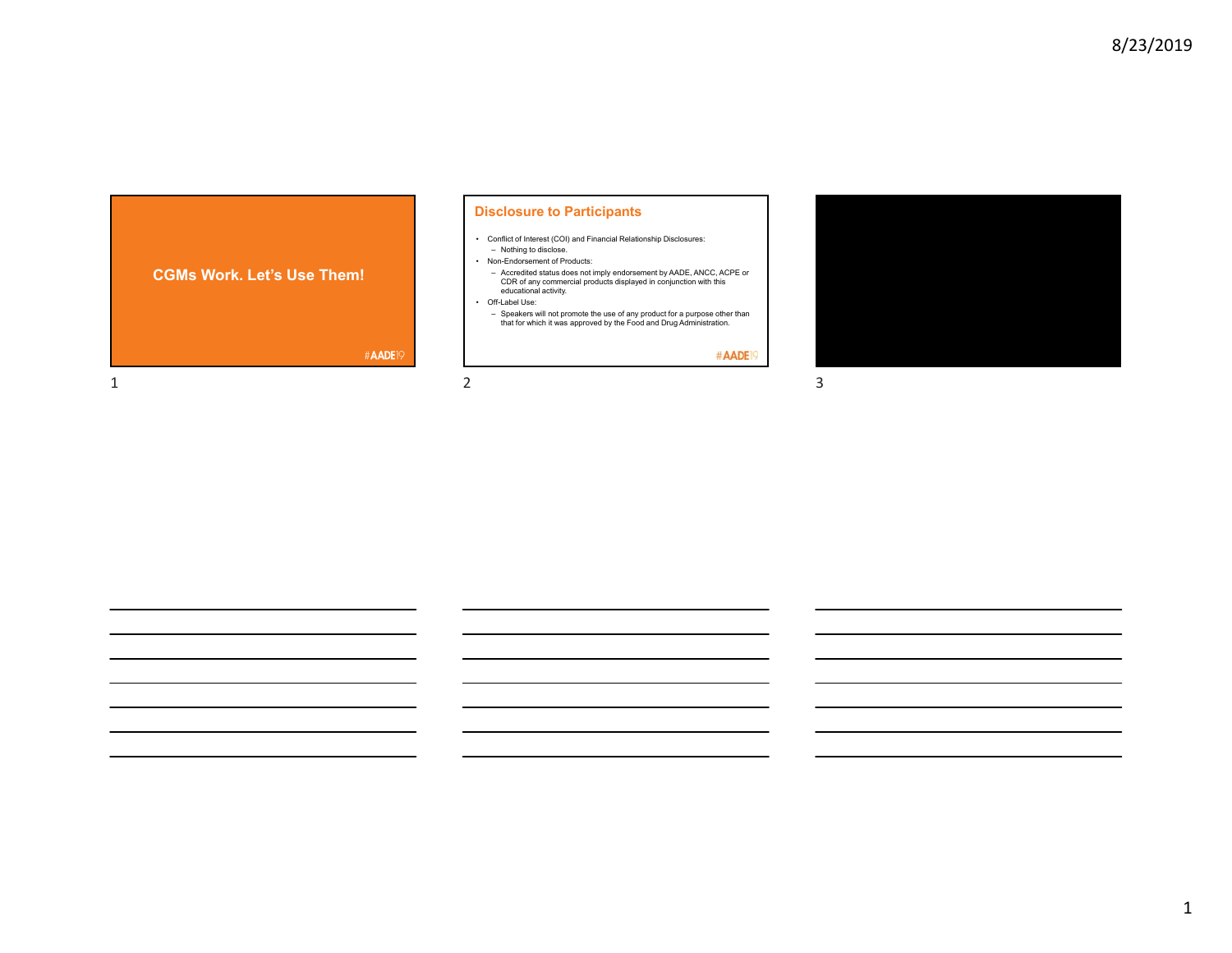





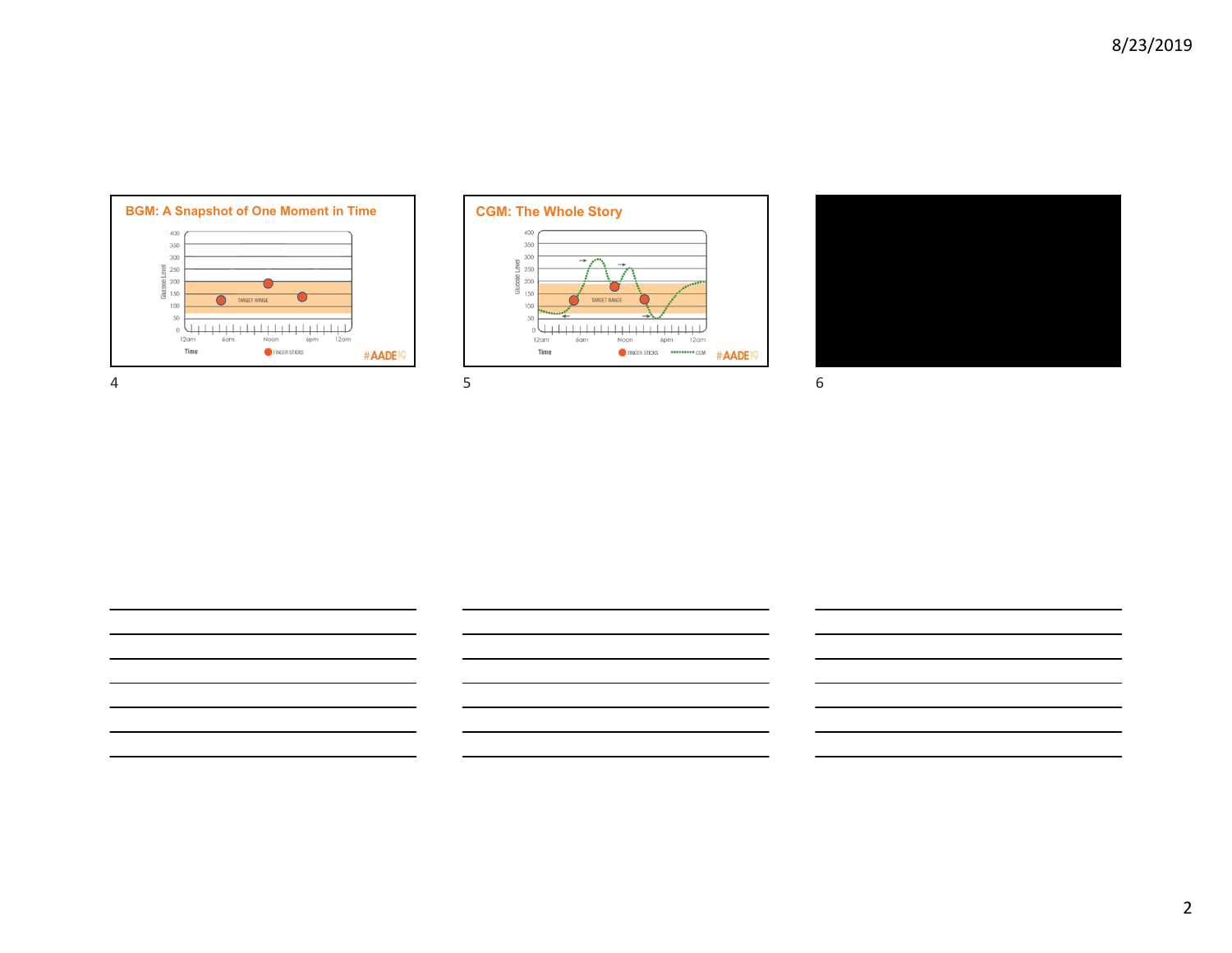



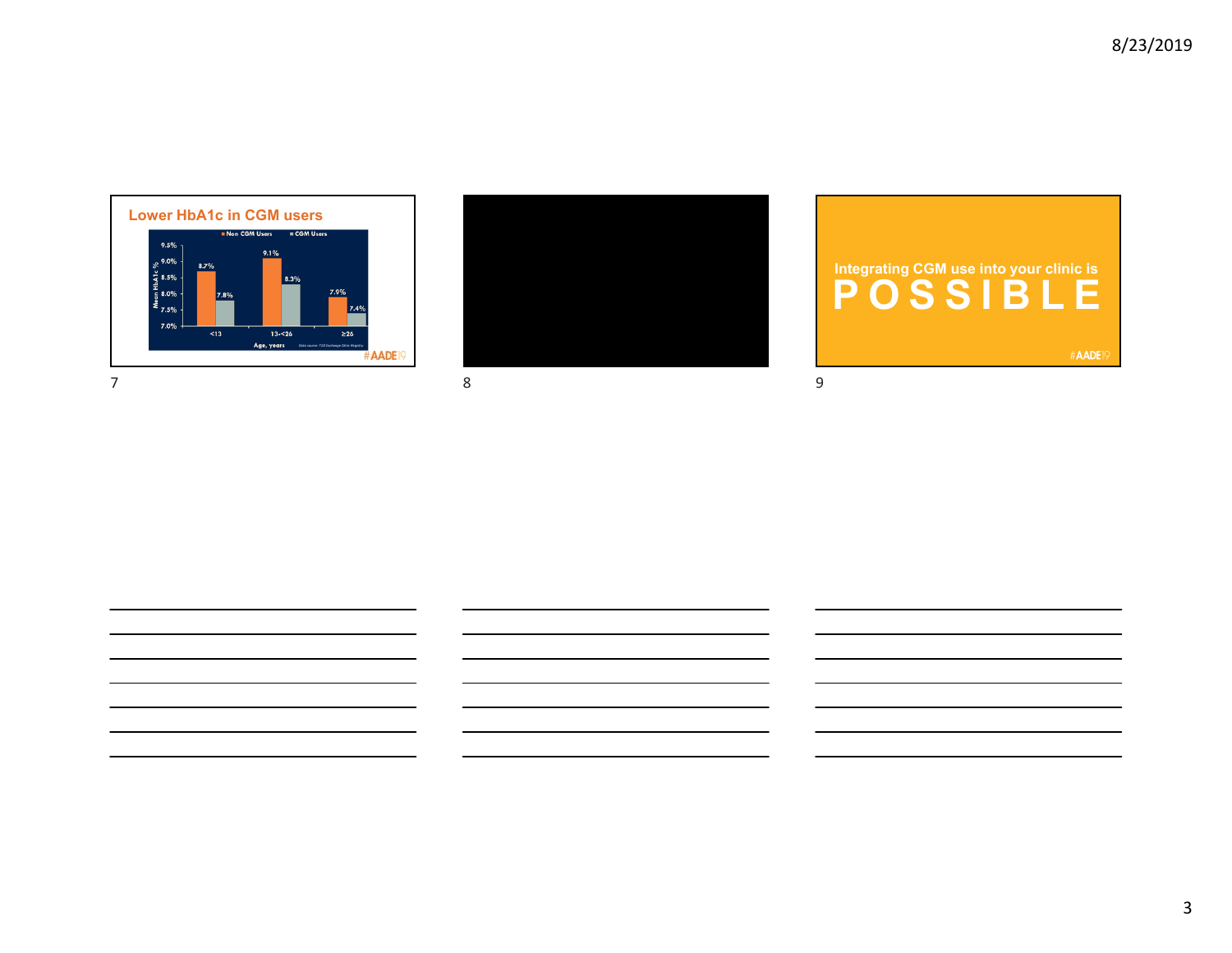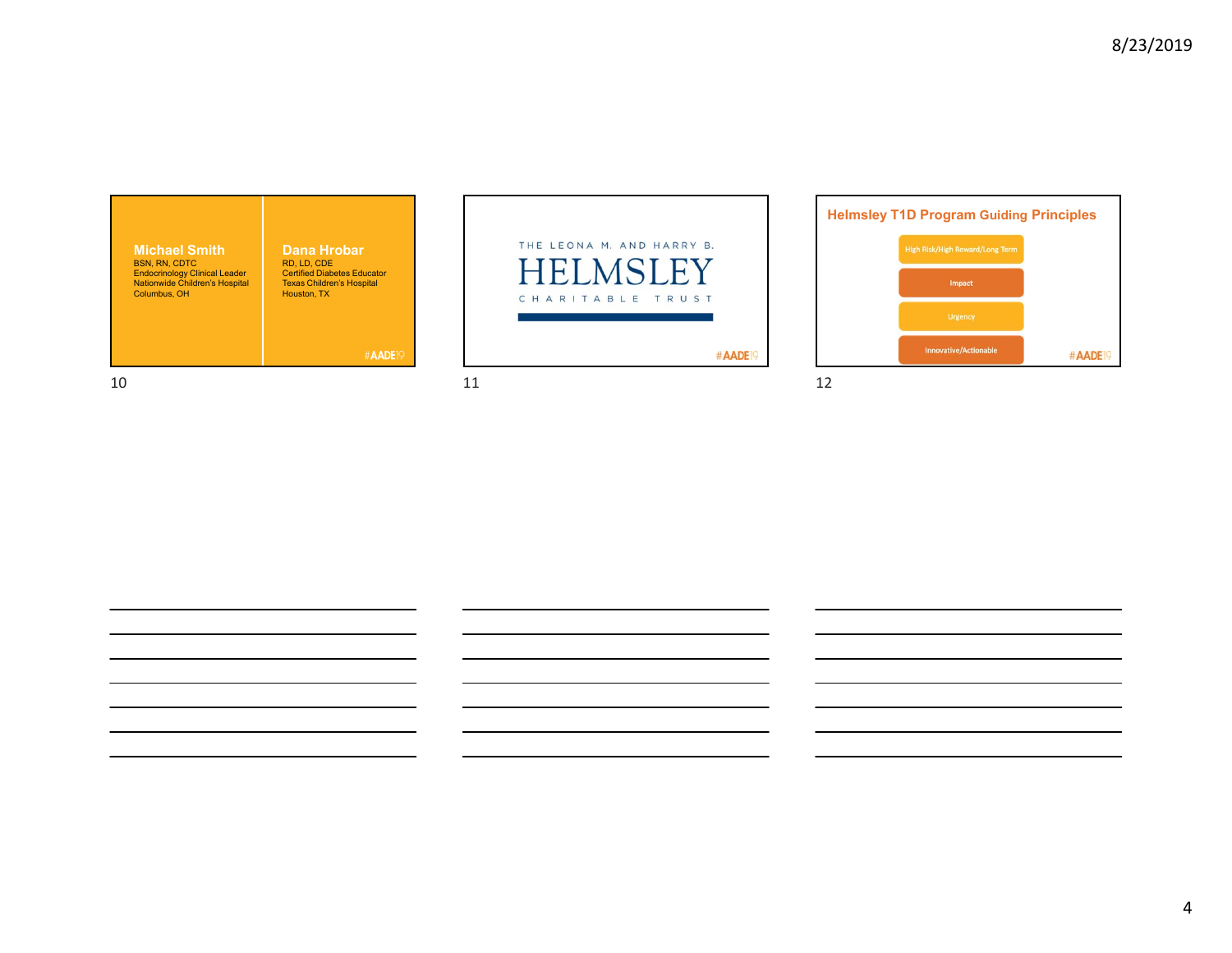

**Nationwide Case Study: An EPIC way to simplify CGM Uptake** 

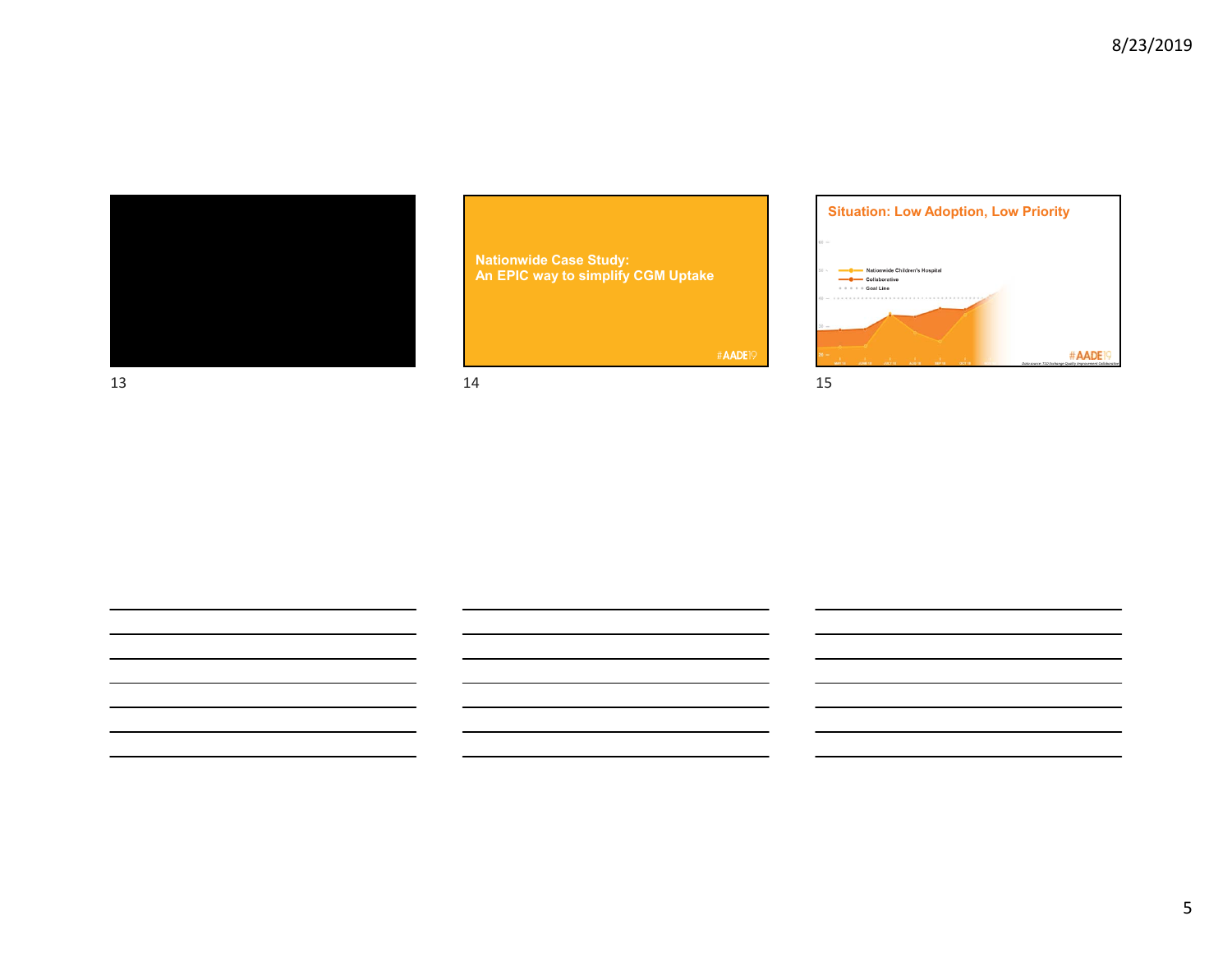



 $16$  and  $17$  and  $18$ 

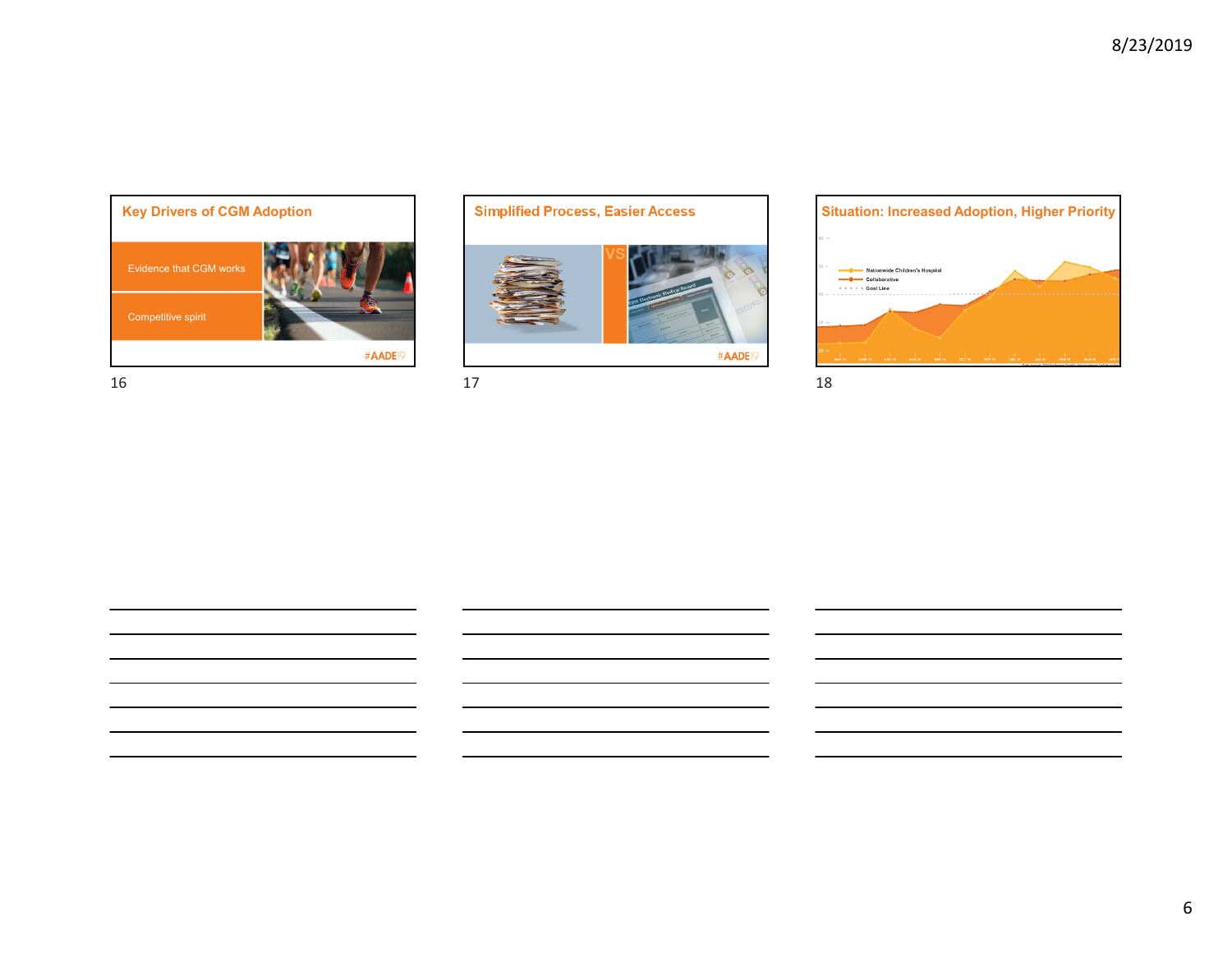| <b>The New Normal:</b><br><b>Digital &amp; Automated</b>                  |                                                                        |
|---------------------------------------------------------------------------|------------------------------------------------------------------------|
| Pre-authorizations auto-populated in<br>EMR and approved via e-signature. | Simpler and shorter processes.                                         |
| <b>STATUS</b>                                                             | <b>BENEFITS</b>                                                        |
| Need internal champion(s), IT<br>knowledge and infrastructure.            | Contact your IT team or EMR vendor<br>to schedule exploratory meeting! |
| <b>DRAWBACKS</b>                                                          | <b>ACTION</b>                                                          |
|                                                                           | #AADE <sub>IS</sub>                                                    |



19 20 21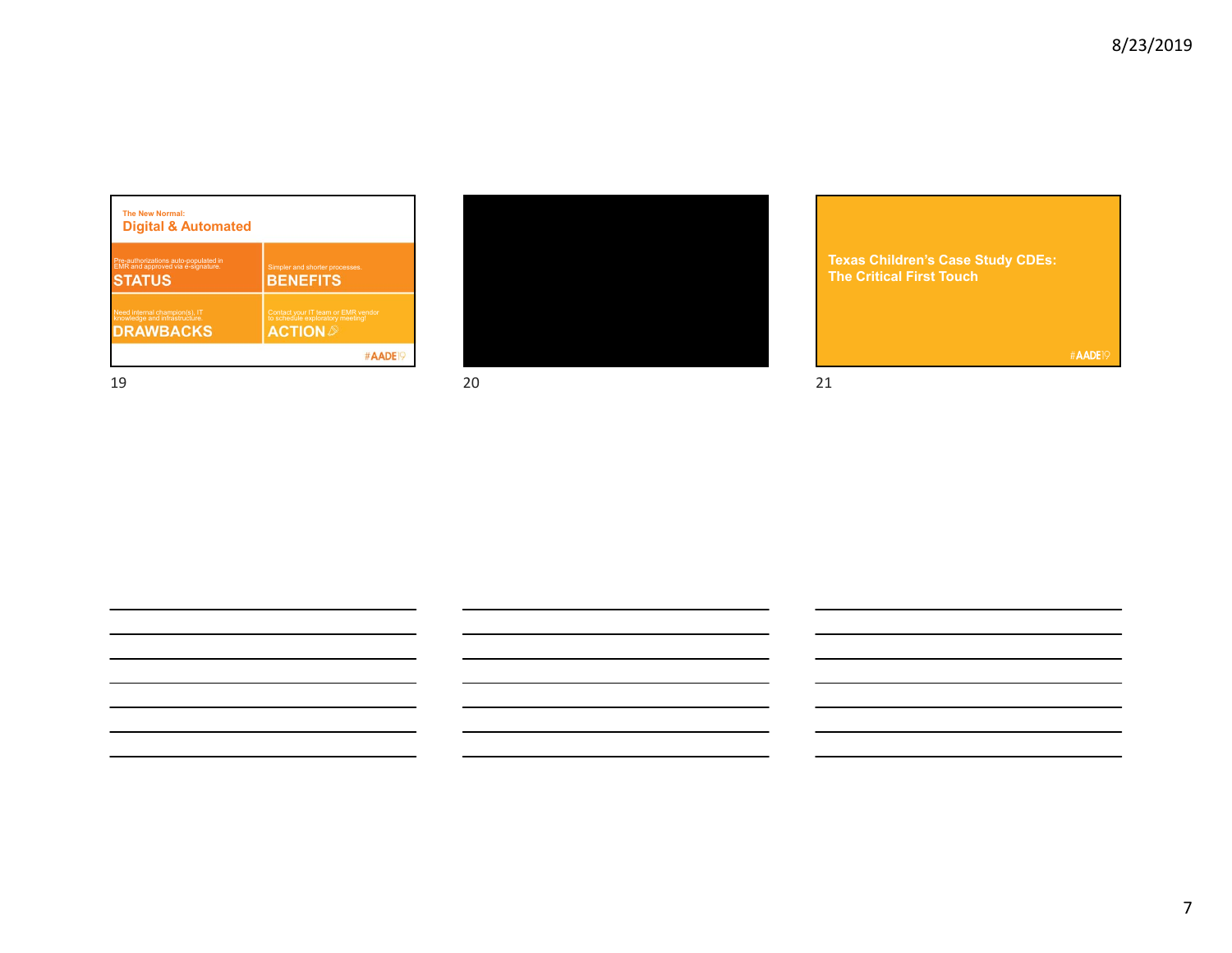8





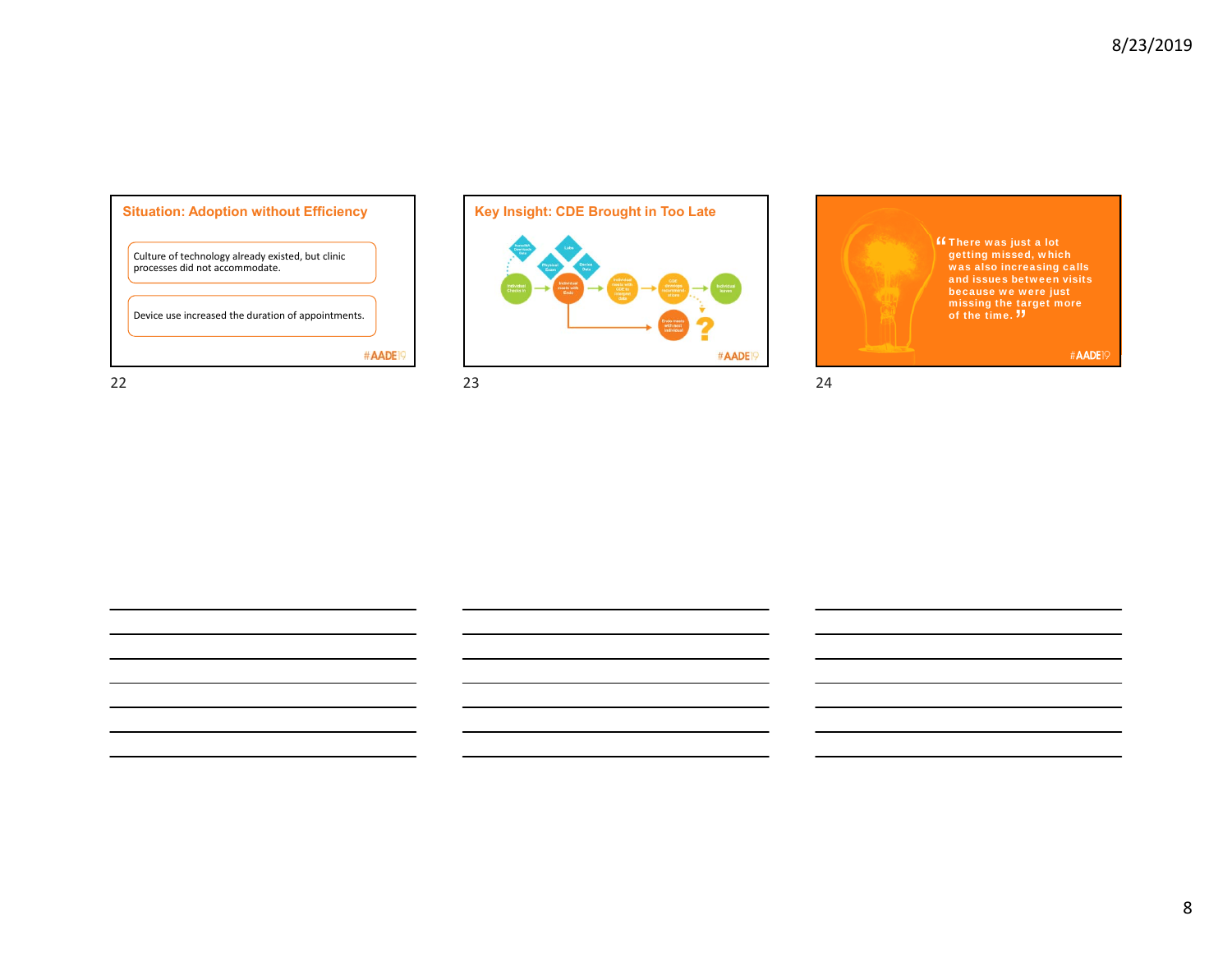

| <b>Shift Workflow to Maximize Resources</b> |                                                 |  |
|---------------------------------------------|-------------------------------------------------|--|
| Popular and effective clinic flow.          | Efficient and meaningful appointments.          |  |
| STATUS                                      | <b>BENEFITS</b>                                 |  |
| Required resources and time.                | Share this idea with your clinic<br>leadership! |  |
| <b>DRAWBACKS</b>                            | <b>ACTION</b>                                   |  |

25 26 27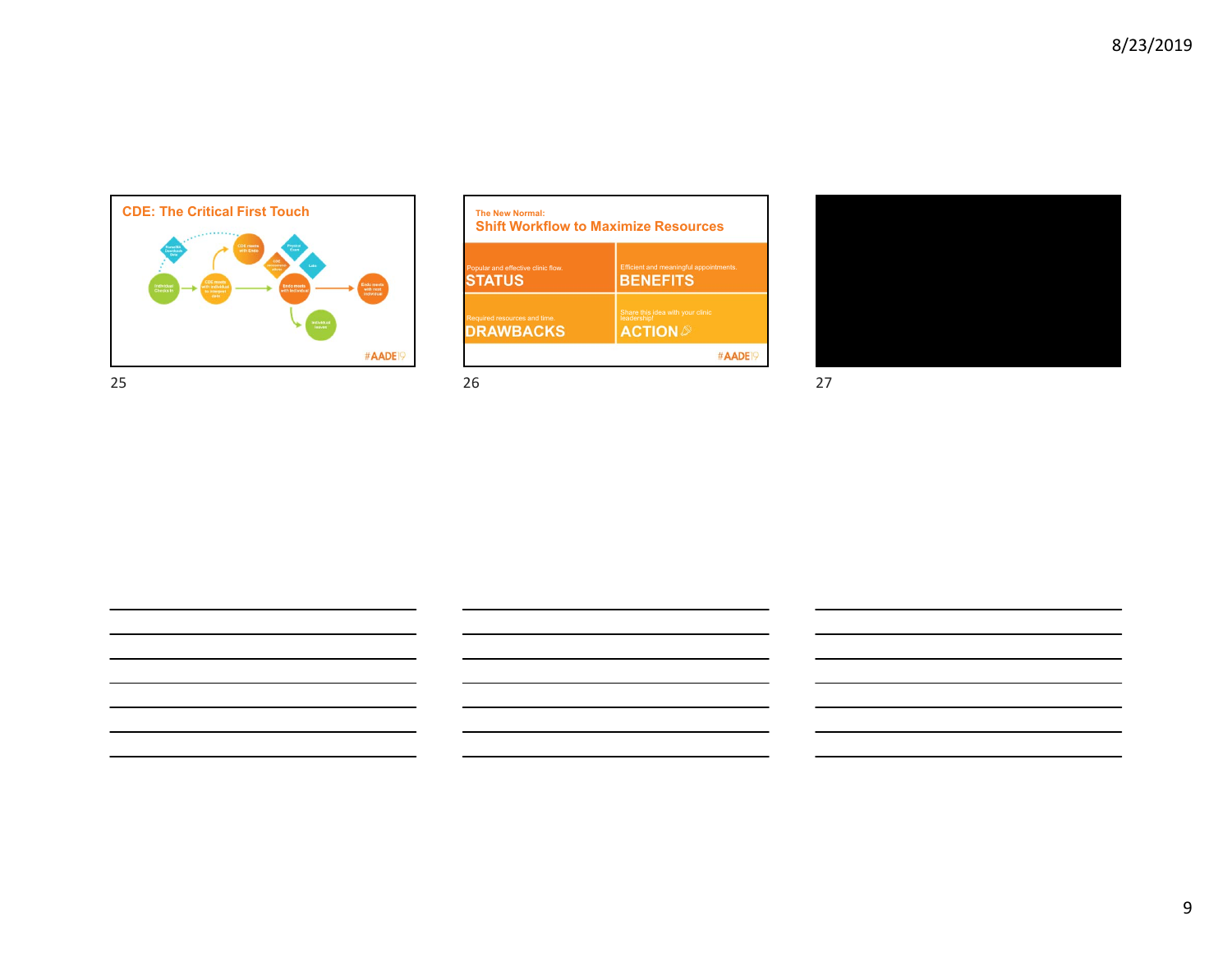

| China Cheese danges fugeals furniture results |                                                                                                                                                                                          |                     |         |
|-----------------------------------------------|------------------------------------------------------------------------------------------------------------------------------------------------------------------------------------------|---------------------|---------|
| dana<br>and in the                            | ABOUT+<br><b>PRODUCTS EDUCATION</b><br><b><i><i><u>REGIVATION</u></i></i></b><br>RESOURCES APPROVEM SUPPORTERS                                                                           |                     |         |
|                                               | Education / All Education Categories                                                                                                                                                     |                     |         |
|                                               | Technisian: *<br>Name - Z-A +<br>Cost<br>. Bout Elers<br>Online Learning<br>COM                                                                                                          |                     |         |
|                                               | The Ins and Outs of Starting a CGM Program<br>look at the logistics of starting a CGM program, from rural settings to large health systems.                                              | Deliver<br>Learning |         |
|                                               | Making Sense of Ambulatory Glucose Profiles and Downloadable Data<br>A close look at how to interpret and apply data obtained from the Artistiziany Glutone Profile and other downloads. | Ordina<br>Learning  |         |
|                                               | Continuous Glucose Monitoring: Real World Case Studies in Pattern Management<br>Advanced curse study-based course in pattern management with CGMs.                                       | Online<br>Learning  |         |
|                                               | Continuous Glucose Monitoring: Connecting the Dots<br>A direct due into CGM, the pold standard for managing blood glucope.                                                               | Osling<br>Learning  | #AADEI9 |